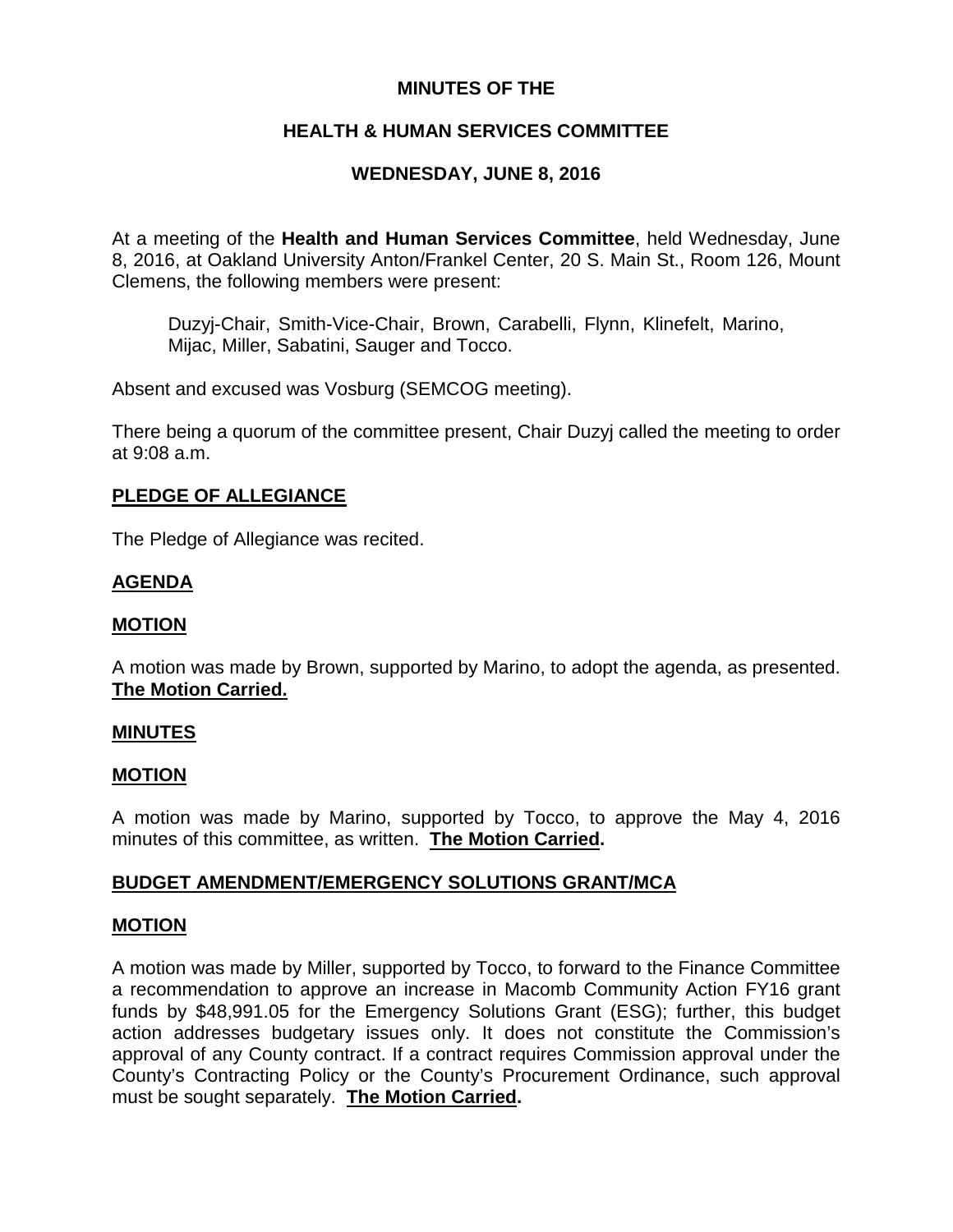#### **BUDGET AMENDMENT/LOW INCOME HOME ENERGY ASSISTANCE PROGRAM/MCA**

#### **MOTION**

A motion was made by Sauger, supported by Miller, to forward to the Finance Committee a recommendation to approve an increase in Macomb Community Action Office fiscal year budget by \$46,079 for the Low Income Home Energy Assistance Program (LIHEAP); further, this budget action addresses budgetary issues only. It does not constitute the Commission's approval of any County contract. If a contract requires Commission approval under the County's Contracting Policy or the County's Procurement Ordinance, such approval must be sought separately.

The following commissioners asked questions of Gary Cutler, Fiscal Services Supervisor: Carabelli and Flynn.

Chair Duzyj called for a vote on the motion and **The Motion Carried.**

### **BUDGET AMENDMENT/MEALS ON WHEELS/MCA**

#### **MOTION**

A motion was made by Brown, supported by Marino, to forward to the Finance Committee a recommendation to approve an increase in Macomb Community Action Office fiscal year budget by \$100,731 for Meals on Wheels; further, this budget action addresses budgetary issues only. It does not constitute the Commission's approval of any County contract. If a contract requires Commission approval under the County's Contracting Policy or the County's Procurement Ordinance, such approval must be sought separately. **The Motion Carried.**

## **BUDGET AMENDMENT/CPBC GRANT AGREEMENT/HEALTH**

#### **MOTION**

A motion was made by Klinefelt, supported by Flynn, to forward to the Finance Committee a recommendation to approve an increase in the Health Department 2015/2016 Fiscal Grant Fund by \$69,033 for the CPBC grant agreement; further, this budget action addresses budgetary issues only. It does not constitute the Commission's approval of any County contract. If a contract requires Commission approval under the County's Contracting Policy or the County's Procurement Ordinance, such approval must be sought separately. **The Motion Carried.**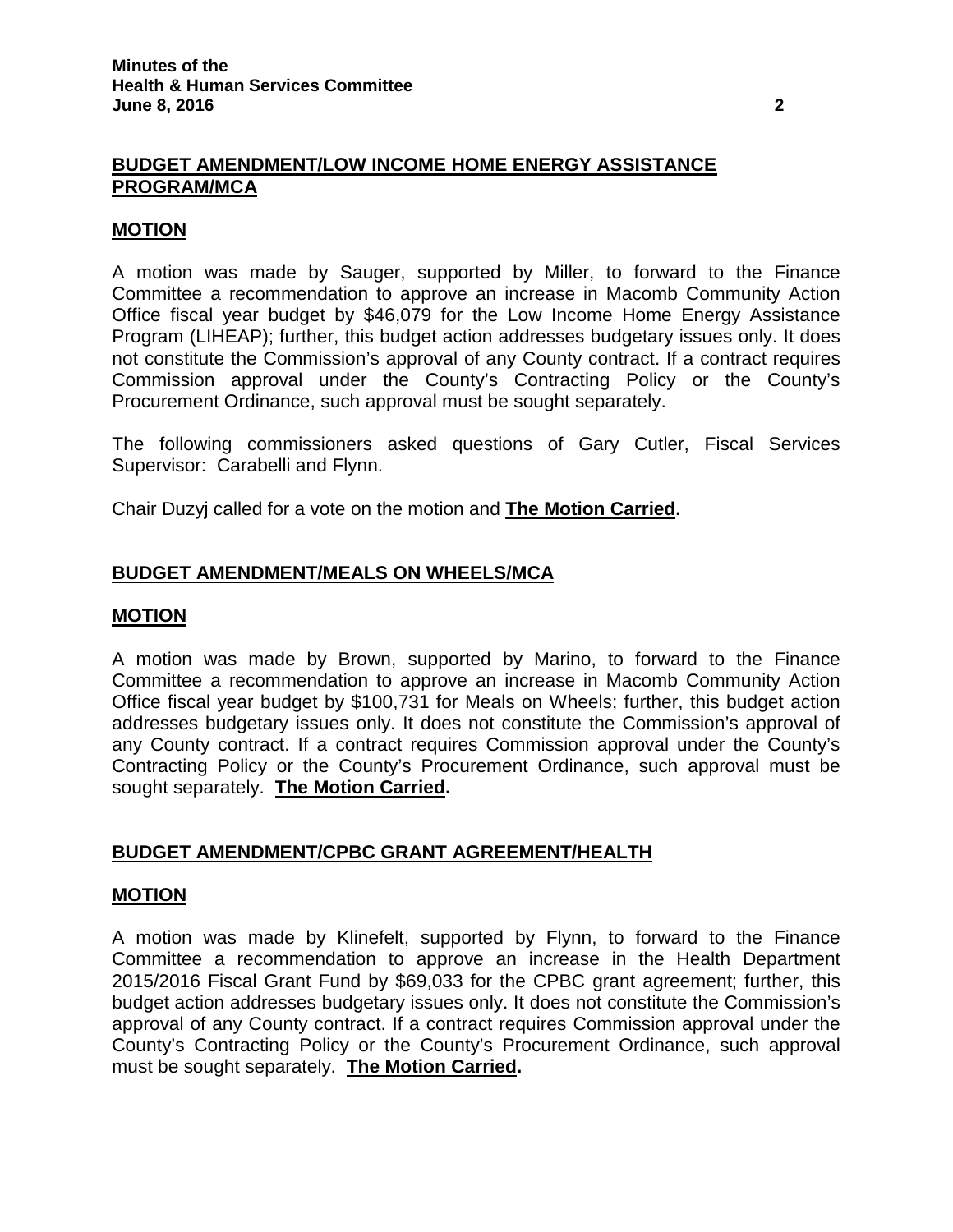#### **ZIKA VIRUS UPDATE**

Bill Ridella, Director/Health Officer, presented information on the current Zika virus outbreak and actions being taken by the Health Department.

#### **MOTION**

A motion was made by Miller, supported by Marino, to receive and file the update provided by Mr. Ridella.

The following commissioners spoke: Flynn, Carabelli, Sabatini and Sauger.

Chair Duzyj called for a vote on the motion and **The Motion Carried.**

### **MACOMB COUNTY MEDICAL CONTROL AUTHORITY'S 2015 ANNUAL REPORT**

#### **MOTION**

A motion was made by Marino, supported by Sauger, to receive and file the Macomb County Medical Control Authority's 2015 Annual Report. **The Motion Carried.**

## **AAA 1-B ALLOCATIONS TO MACOMB COUNTY FOR FY 2016**

### **MOTION**

A motion was made by Marino, supported by Tocco, to receive and file the information provided on the AAA 1-B allocations to Macomb County for FY 2016. **The Motion Carried.**

#### **NEW BUSINESS**

Board Chair Flynn stated that he received a call from the Mayor of New Baltimore requesting that he appoint a commissioner, per state law, to their Local Development Financing Authority so they can hold a meeting to spend money on small road and drain projects. He said he will be putting this item on the June 16<sup>th</sup> Full Board agenda and will be recommending Commissioner Vosburg.

Director/Health Officer Bill Ridella spoke about the Mission of Mercy's free Dental Care Clinic that will be held June 10-11, 2016 at the Macomb Community College Sports and Expo Center in Warren; information was distributed.

The following commissioners spoke: Brown, Marino and Smith.